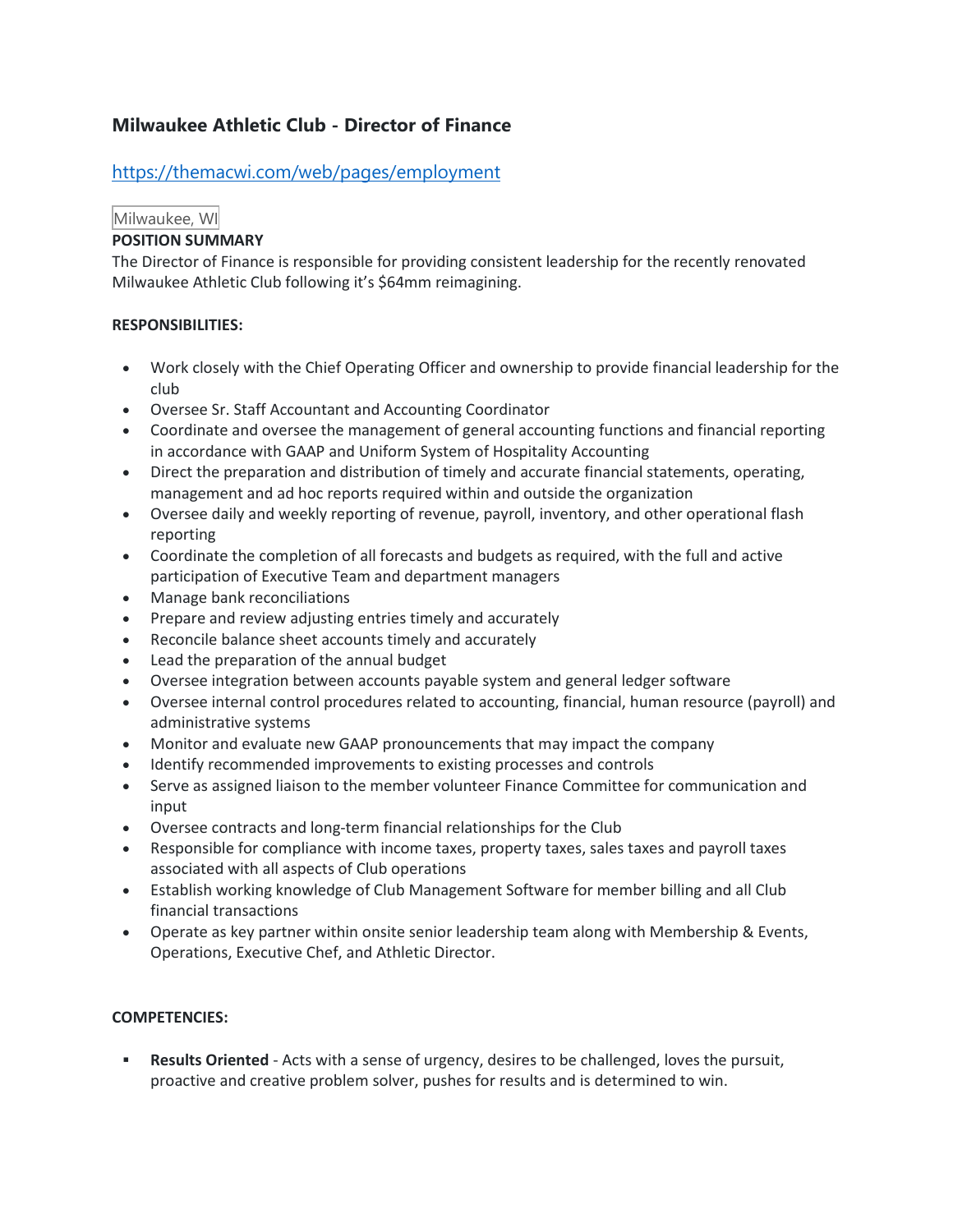- **Empathy** Cares about others and puts them first (team members and members), values EQ over IQ, operates on trust (not fear), acts with the best interest of others in mind.
- **Team Player** Loves the work, loves working together and collaborating, believes the whole is better than the sum of the parts.
- **Integrity** Trusted, direct, truthful. Keeps confidences, admits mistakes and accepts responsibility. Is accountable and doesn't represent self for personal gain.

#### **QUALIFICATIONS & REQUIREMENTS:**

To perform the job successfully, an individual should possess the following qualifications:

- **Education**
	- o Bachelor's degree in Accounting (CPA and/or MBA preferred)
- **Experience**
	- $\circ$  7 to 10 years of related experience, preferably in hospitality industry at AAA 4- or 5diamond property or equivalent top tier Membership Club with over \$10m annual revenue
	- $\circ$  5 or more years of financial/accounting supervisory experience with the ability to coach, motivate and engage employees in a finance function
	- o Experience with GAAP accounting and budgeting
	- $\circ$  Experience with accounting packages and software implementations
- **Skills**
	- o Familiarity with Uniform System of Hospitality Accounting (USHA) systems
	- o Advanced proficiency with Excel
	- o Demonstrated project management experience
	- $\circ$  Excellent analytical and communications skills with the ability to convey complex information clearly and concisely to all levels within the Club, Management and to investors, as needed
	- $\circ$  Strong organizational and time management skills, with the ability to meet deadlines and deliver outcomes in a fast-paced, busy environment
	- o Ability to use sound judgment to effectively solve problems within the scope of the position

## *The above statements reflect the primary functions of the role described and should not be construed as a detailed description of all the work requirements.*

The Milwaukee Athletic Club (MAC) values and celebrates diversity in the workplace. The MAC seeks to attract, develop, and retain the highest quality team members. MAC is an Equal Opportunity Employer and is committed to building a culturally diverse workplace. All qualified applicants will receive consideration for employment without regard to race, color, sex, sexual orientation, gender identity or expression, age, height, weight, pregnancy, familial and marital status, veteran or military status, arrest record, national origin or ancestry, citizenship, religion, disability, genetic information or any other protected category.